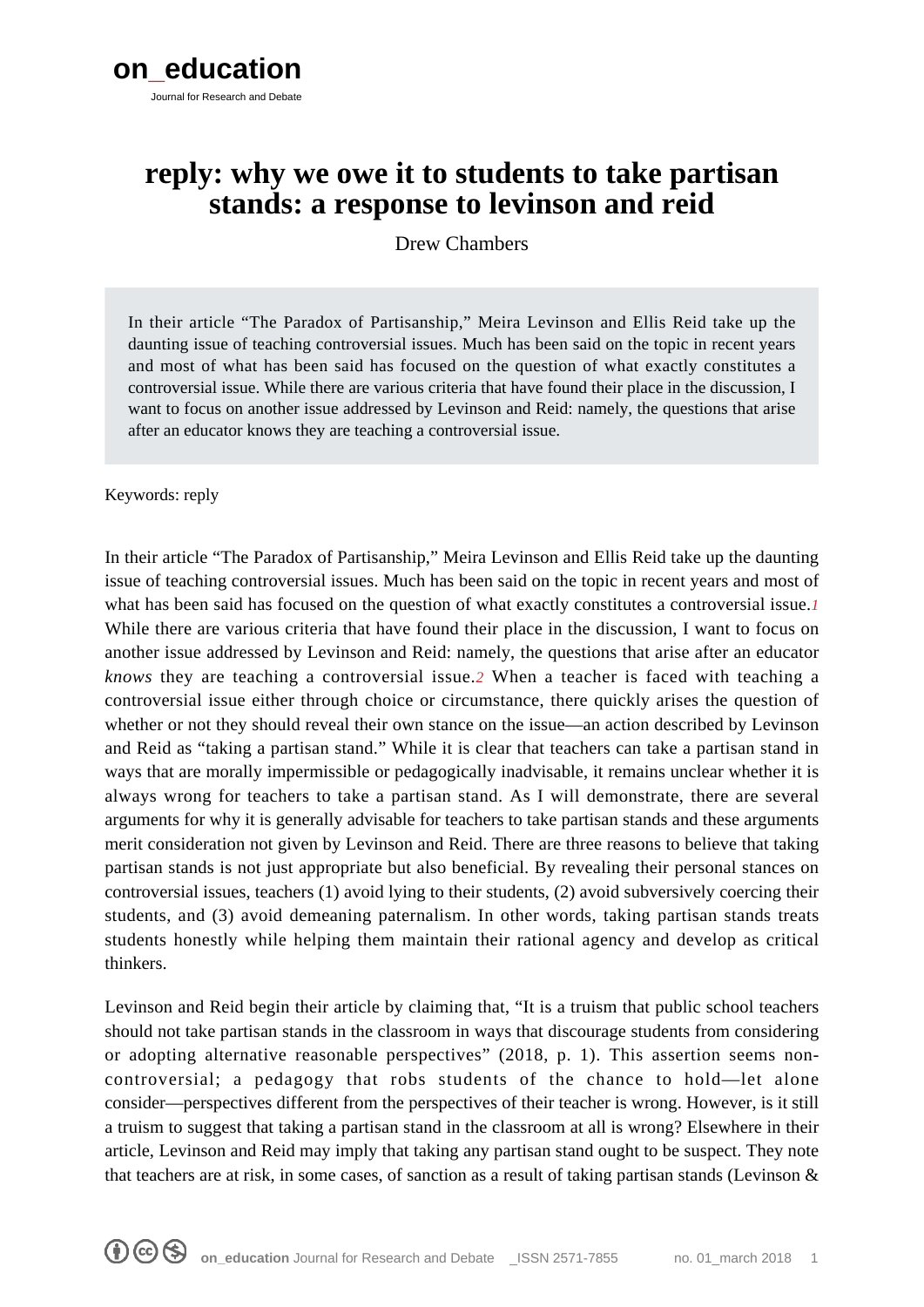Reid, 2018, p. 2) and they also say that teachers "will inevitably find themselves taking partisan stands" (p. 3). This inevitability seems to consternate Levinson and Reid as they ask, "How, then, should we move forward?" and conclude their article by suggesting that, "There may therefore be no path out of this morass" (2018, p. 3). A focal point of the conundrum for Levinson and Reid seems to be the crossroads teachers find themselves at in having to take partisan stands while also making sure not to "discourage students from considering or adopting alternative reasonable perspectives" (Levinson & Reid, 2018, p. 3). However, if taking partisan stands is sometimes advisable then much of the pressure of this situation could be alleviated. Thankfully there are several reasons to think this is the case.

Taking a partisan stand need not be authoritarian or dogmatic in the first place. In arguing against the so-called political criterion of controversiality, Michael Hand writes that when a teacher endorses certain positions the goal is not to engineer compliance with such positions but rather to "[acquaint] students with the arguments for and against a moral position, [help] them to evaluate those arguments, and [encourage] them to accept or reject the position if, and because, the arguments on one side are decisive" (2008, p. 224). While it is conceivable for a public endorsement of a particular position to be done in a way that limits discussion and exploration of alternate beliefs, it does not have to be. Even ignoring the fact that partisan stands can avoid authoritarianism, could a teacher even remain neutral if she or he so desired? Attempting to not take a partisan stand may be an impossibility thereby confirming Levinson and Reid's premonition that partisan stands will become increasingly inevitable in this age. Paulo Freire sums up the basis of this argument in his work *Politics and Education*:

"It seems fundamental…that a neutral, uncommitted, and apolitical educational practice does not exist. The directedness of educational practice, which allows it to position itself and pursue certain outcomes—a dream, a utopia—does not permit it to be neutral. The impossibility of being neutral has nothing to do with the arbitrary imposition of authoritarian educators on their learners" (1998, p. 39).

Freire asserts that the simple act of teaching requires teachers to be political. Attempting to remain apolitical and not take partisan stands is, in a way, a denial of the reality of teaching. The fact remains that any teacher is not truly apolitical or neutral and that despite avoiding outward manifestations of his or her partisan stance, a partisan stance exists. By taking a partisan stand, teachers can demonstrate honesty and transparency toward their students.

Nonetheless, it might be argued that taking a partisan stand can ostracize students who hold other positions or inadvertently communicate that divergent views are incorrect. While this may occur, it can be mitigated by the manner in which the teacher discloses his or her perspective and through myriad other buffers ranging from classroom culture to instructional approach. However, the alternative of not disclosing one's position will lead to certain harm in the form of subversive coercion thereby making it the less desirable of the two approaches.

If a teacher believes him- or herself to be neutral and then also adopts a *laissez-faire* pedagogy, they risk inadvertently manipulating their students because of the fact that education cannot be neutral (Schugurensky, 2014, p. 102; Shor & Freire, 1987, p. 157). When students are told that they are receiving a neutral education from a neutral educator, they are being lied to—but they may not realize it. George Counts acknowledges the same in his series of addresses to the Progressive Education Association: "[C]omplete impartiality is utterly impossible… [It] is a fundamental truth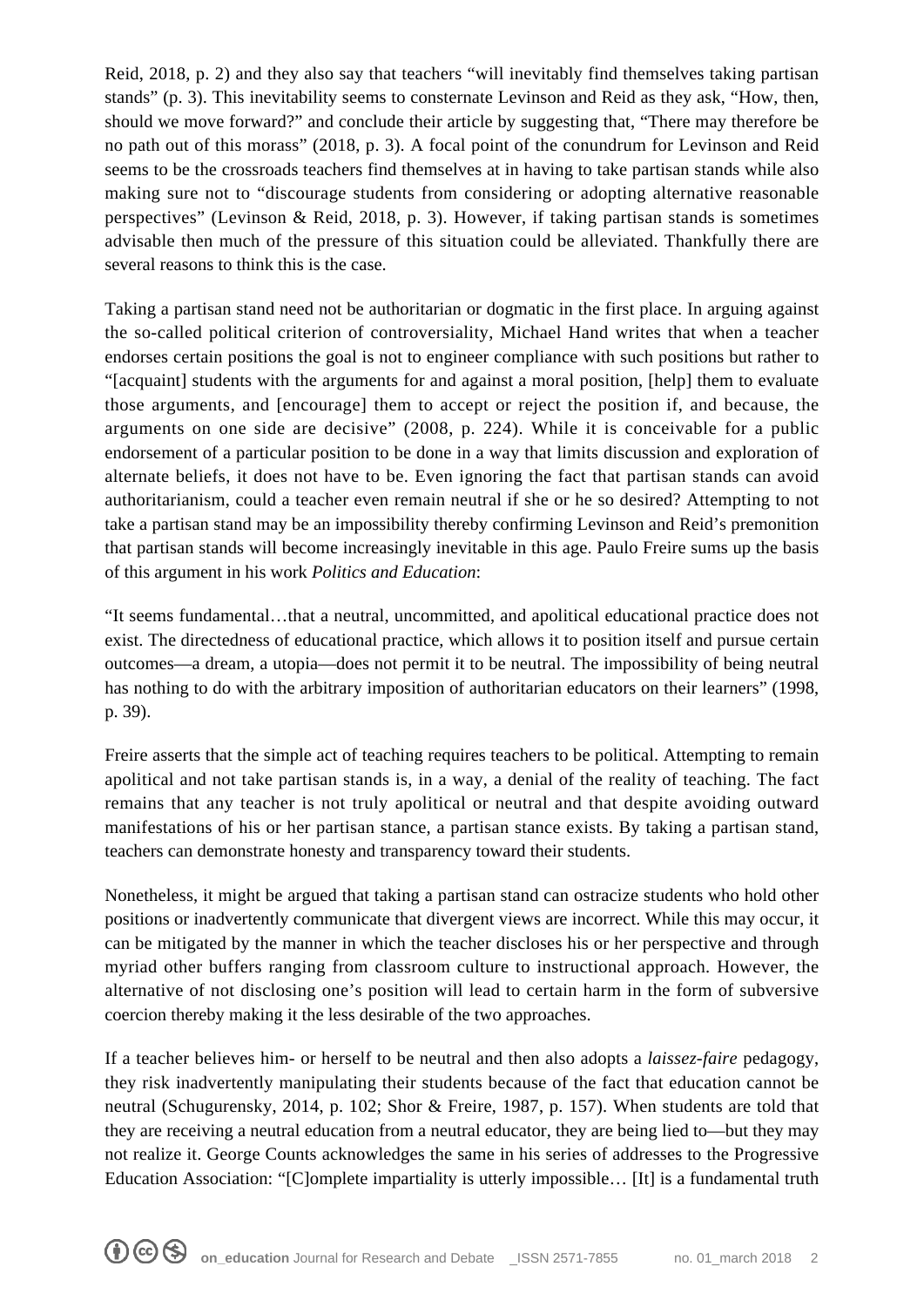that cannot be brushed aside as irrelevant or unimportant… Nor can the reality be concealed beneath agreeable phrases" (1932, p. 19). In such deception where the reality of partisanship is concealed, students may be unwittingly influenced by the non-neutral beliefs that are actually being espoused to them through their teacher, the curriculum, and the school itself. In this way, it is more ethical to claim non-neutrality (seeing as neutrality is impossible) so that students may be more consciously equipped to resist coercion. This phenomenon of unintentional coercion and domination is evidenced in empirical studies on teaching controversial issues. For instance, Deborah Cotton sums up the results of her study as such:

"[The teachers'] desire not to express their own views frequently led to the situation where these views were expressed indirectly in the form of questions, or by control of students' turns in discussion. Whilst these strategies enabled the teachers to avoid explicitly stating their views, such an indirect expression of attitudes may have been harder for the students to challenge than a direct argument presented by the teacher" (2006, p. 237).

In this way, taking a partisan stand outright may be a more favorable approach than hiding one's partisanship in the name of neutrality. Not only can taking partisan stands avoid unintentional coercion, it can also be, when done appropriately, a means of enhancing what Warnick and Smith call confidence in oneself as a rational agent.*[3](#page--1-0)* In their article "The Controversy over Controversies," Warnick and Smith identify four vital tasks for students on the way to learning how to reason. The third is described as "a confidence in their [the students'] ability to employ rationality and critical thinking strategies. As part of this, they need to find in themselves the courage and confidence to use reason to guide their beliefs and to 'think for themselves'" (2014, p. 230). At first glance, it might be argued that creating this self-confidence is best achieved through teachers remaining neutral and not disclosing their own views lest students simply adopt their teachers' perspectives on the basis of social or epistemic authority. However, such a view already presumes a lack of rational ability in the students to begin with. It is a paternalistic perspective to suggest that students cannot handle hearing their teachers' stances.

It should not be presumed that students of a certain age cannot think rationally. In fact, it has been said that children as young as four ought to be considered rational agents on the grounds that they act with reasons and possess what is called a "theory of mind" (Moshman, 2013; Tarricone, 2011). Nonetheless, there does seem to be prima facie evidence that a four-year-old child is categorically different from an adult individual – but what about a fourteen-year-old child? On the contrary, there is extensive evidence to suggest that adolescents do not differ categorically from adults in any aspect of rationality (Franklin-Hall, 2013; Moshman, 2013; Moshman, 2011a; Millstein & Halpern-Felsher, 2002). David Moshman even goes so far as to say that, "Research simply does not support categorical distinctions between adolescents and adults in rationality, morality, or identity" (2011b, p. 206). Thus, there does not seem to be an empirical basis for suggesting that an adult should be treated with transparency in dialogue while adolescents deserve obfuscation or nondisclosure.

If many students in schools ought to be considered no categorically different from adults in rational and moral senses—and many more ought to be considered rational agents—then what are our students owed? In his article, "Critical Thinking as an Intellectual Right," Harvey Siegel advances an argument that our society's children are owed the right to become critical thinkers (1986, p. 40). Siegel says that teaching in a way that fosters critical thinking "demands honesty of a teacher: Reasons presented by a teacher must be genuine reasons, and…the teacher must submit her reasons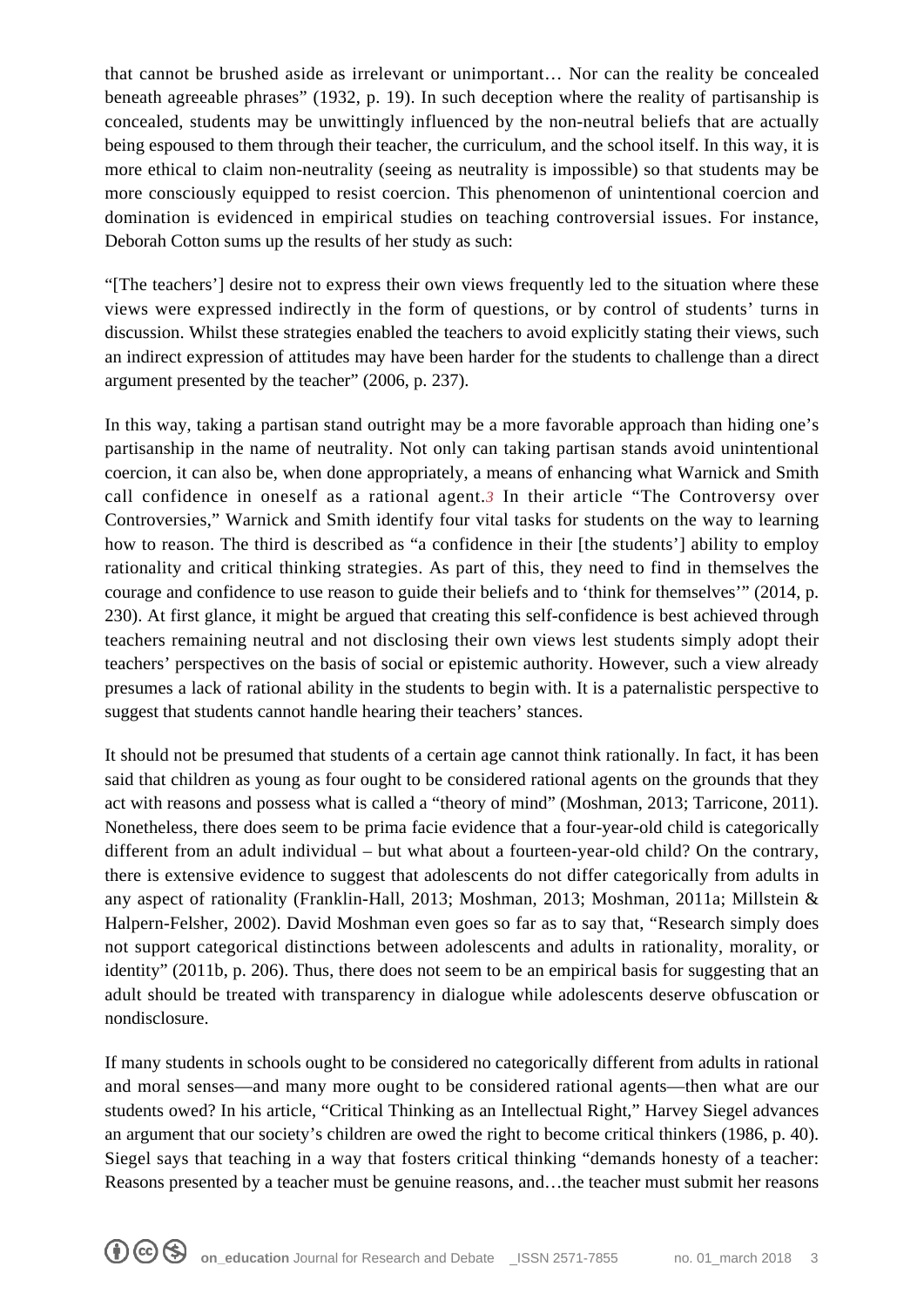to the independent evaluation of the student" (1986, p. 41).

Given the empirical and ethical observations at play in this discussion, the impetus that teachers take partisan stands becomes increasingly prominent. When a teacher transparently discloses their beliefs to their class yet also intentionally and effectively maintains a culture of egalitarian dialogue and a mission of rational thought, they do more to engender self-confidence in their students than otherwise. Given the research, it seems likely that students know when their teachers are withholding information let alone tacitly directing learning. The message this sends to students is that they are not agents capable of resisting irrational coercion in the form of social authority. But when a teacher treats their students as rationally capable agents in the first place, teachers can disclose their thoughts and send the message that in the classroom the teacher will not paternalistically choose what students can and cannot hear. Avner De-Shalit labels this push to be truthful with one's students as "a political and democratic commitment" (2005, p. 116). Being forthright as teachers with our students about our partisan stances is not just a commitment we have as teachers toward our students, but, in De-Shalit's words, is a responsibility we have as citizens toward other citizens—even if they are younger, even if we call them our students.

## References

Archard, D. (1998). How should we teach sex? *Journal of Philosophy of Education, 32*(3), 437-449.

Cooling, T. (2012). What is a controversial issue? Implications for the treatment of religious beliefs in education. *Journal of Beliefs & Values, 33*(2), 169-181.

Cotton, D. R. E. (2006). Teaching controversial environmental issues: neutrality and balance in the reality of the classroom. *Educational Research, 48*(2), 223-241.

Counts, G. S. (1932). *Dare the school build a new social order?* The Stratford Press.

De-Shalit, A. (2005). Teaching political philosophy and academic neutrality. *Theory and Research in Education, 3*(1), 97-120.

Dearden, R. (2012). *Theory and practice in education.* Routledge. (Original work published in 1984).

Franklin-Hall, A. (2013). On becoming an adult: Autonomy and the moral relevance of life's stages. *The Philosophical Quarterly, 63*(251), 223-247.

Freire, P. (1998). *Politics and education.* University of California at Los Angeles.

Gardner, P. (1984). Another look at controversial issues and the curriculum. *Journal of Curriculum Studies, 16*(4), 379-385.

Gregory, M. R. (2014). The procedurally directive approach to teaching controversial issues. *Educational Theory, 64*(6), 627-648.

Hand, M. (2008). What should we teach as controversial? A defense of the epistemic criterion. *Educational Theory, 58*(2), 213-228.

Hess, D. (2004). Controversies about controversial issues in democratic education. *PS: Political Science & Politics, 37*(2), 257-261.

Hess, D. (2009). *Controversy in the classroom: The democratic power of discussion.* Routledge.

Levinson, M. & Reid, E. (2018). The paradox of partisanship. *On Education, 1*(1). [https://doi.org/10.17899/on\\_ed.2018.1.3](https://doi.org/10.17899/on_ed.2018.1.3)

McAvoy, P. & Hess, D. (2013). Classroom deliberation in an era of political polarization. *Curriculum Inquiry, 43*(1), 14-47.

Millstein, S. G. & Halpern-Felsher, B. L. (2002). Perceptions of risk and vulnerability. *Journal of Adolescent Health, 31*(15), 10-27.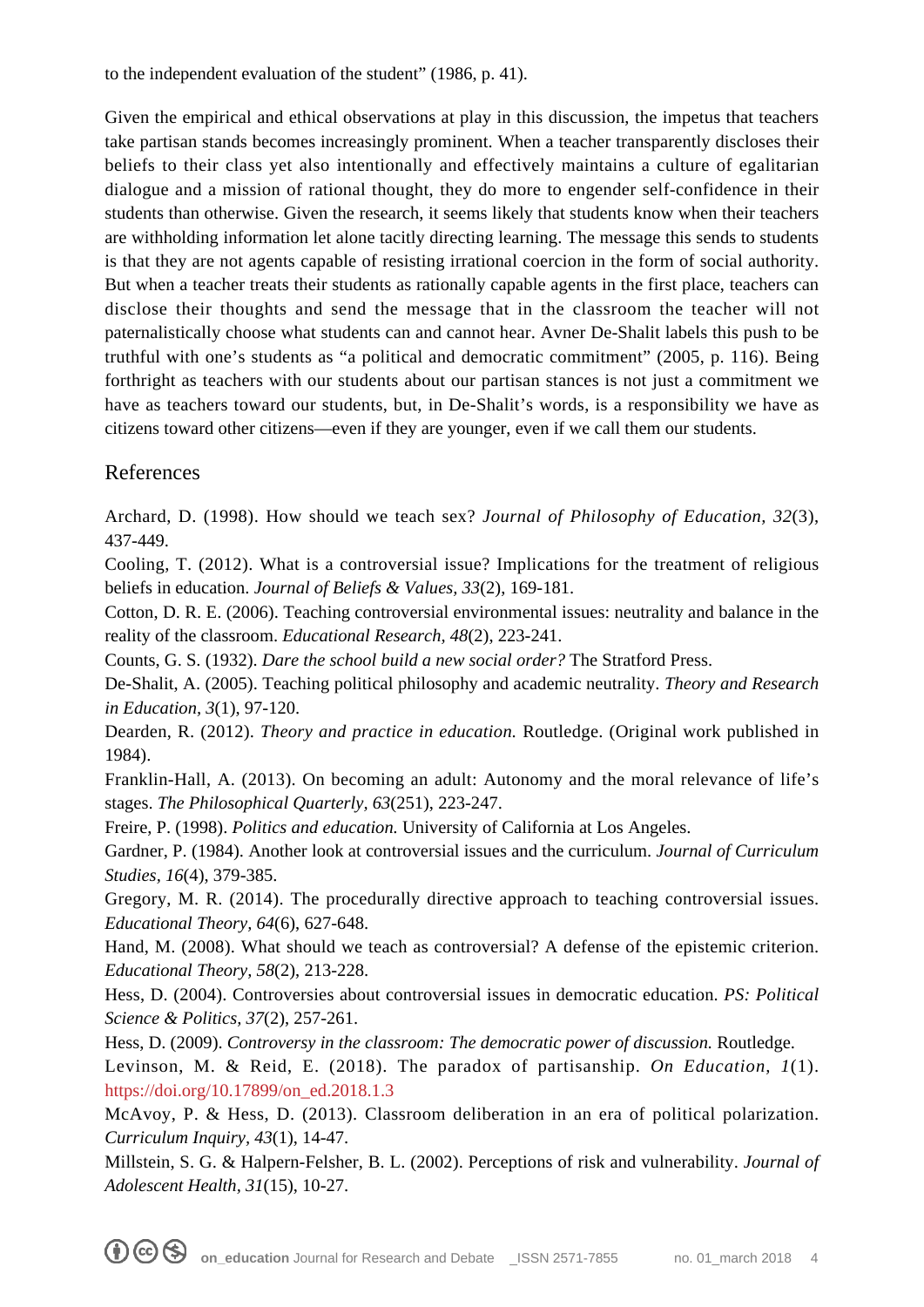Moshman, D. (2011a). Adolescents are young adults, not immature brains. *Applied Developmental Science, 15*(4), 171-174.

Moshman, D. (2011b). *Adolescent rationality and development: Cognition, morality, and identity* (3rd ed.). Psychology Press.

Moshman, D. (2013). Adolescent rationality. In R. E. Lerner & J. B. Benson (Eds.), *Advances in child development and behavior, embodiment and epigenesis* (Vol. 45) (pp. 155-183). Elsevier.

Oulton, C., Day, V., Dillon, J., & Grace, M. (2004). Controversial issue – teachers' attitudes and practices in the context of citizenship education. *Oxford Review of Education, 30*(4), 489-507.

Schugurensky, D. (2014). *Paulo Freire.* R. Bailey (Ed.). Bloomsbury Publishing.

Shor, I. & Freire, P. (1987). *A pedagogy for liberation.* South Hadley, MA: Bergin & Garvey Publishers.

Siegel, H. (1986). Critical thinking as an intellectual right. *New Directions for Child and Adolescent Development, 33*, 39-49.

Tarricone, P. (2011). *The taxonomy of metacognition.* Psychology Press.

Tillson, J. (2017). When to teach for belief: A tempered defense of the epistemic criterion. *Educational Theory, 67*(2), 173-191.

Warnick, B. & Smith, D. (2014). The controversy over controversies: A plea for flexibility and for "soft-directive" teaching. *Educational Theory, 64*(3), 227-244.

Yacek, D. (2018). Thinking controversially: The psychological condition for teaching controversial issues. *Journal of Philosophy of Education, 52*(1), 71-86.

### Recommended Citation

Chambers, D. (2018). Why we owe it to students to take partisan stands: A response to Levinson and Reid. *On Education. Journal for Research and Debate, 1*(1). [https://doi.org/10.17899/on\\_ed.2018.1.11](https://doi.org/10.17899/on_ed.2018.1.11)

#### [Download PDF version](https://www.oneducation.net/wp-content/uploads/2018/06/10.17899_on_ed.2018.1.11.pdf)

Do you want to comment on this article? Please send your reply to [editors@oneducation.net.](mailto:editors@oneducation.net) Replies will be processed like invited contributions. This means they will be assessed according to standard criteria of quality, relevance, and civility. Please make sure to follow editorial policies and formatting [guidelines](https://www.oneducation.net/wp-content/uploads/2018/04/On_Education_Guidelines.pdf).

#### **drew chambers**

Drew Chambers is a secondary educator and independent scholar in the greater Boston area. He serves on the executive committees of the New England Philosophy of Education Society (NEPES) and the newly formed Philosophy of Education Society of North America (PESNA).

- 1. There have been many scholars that have put forth or argued for criteria determining what constitutes true controversiality. For examples, see Tillson (2017), Gregory (2014), Warnick & Smith (2014), McAvoy & Hess (2013), Cooling (2012), Hess (2004), Oulton, Day, Dillon, & Grace (2004), and Gardner (1984).
- 2. In general, there are four major criteria for determining whether an issue is controversial or not. First, there is the